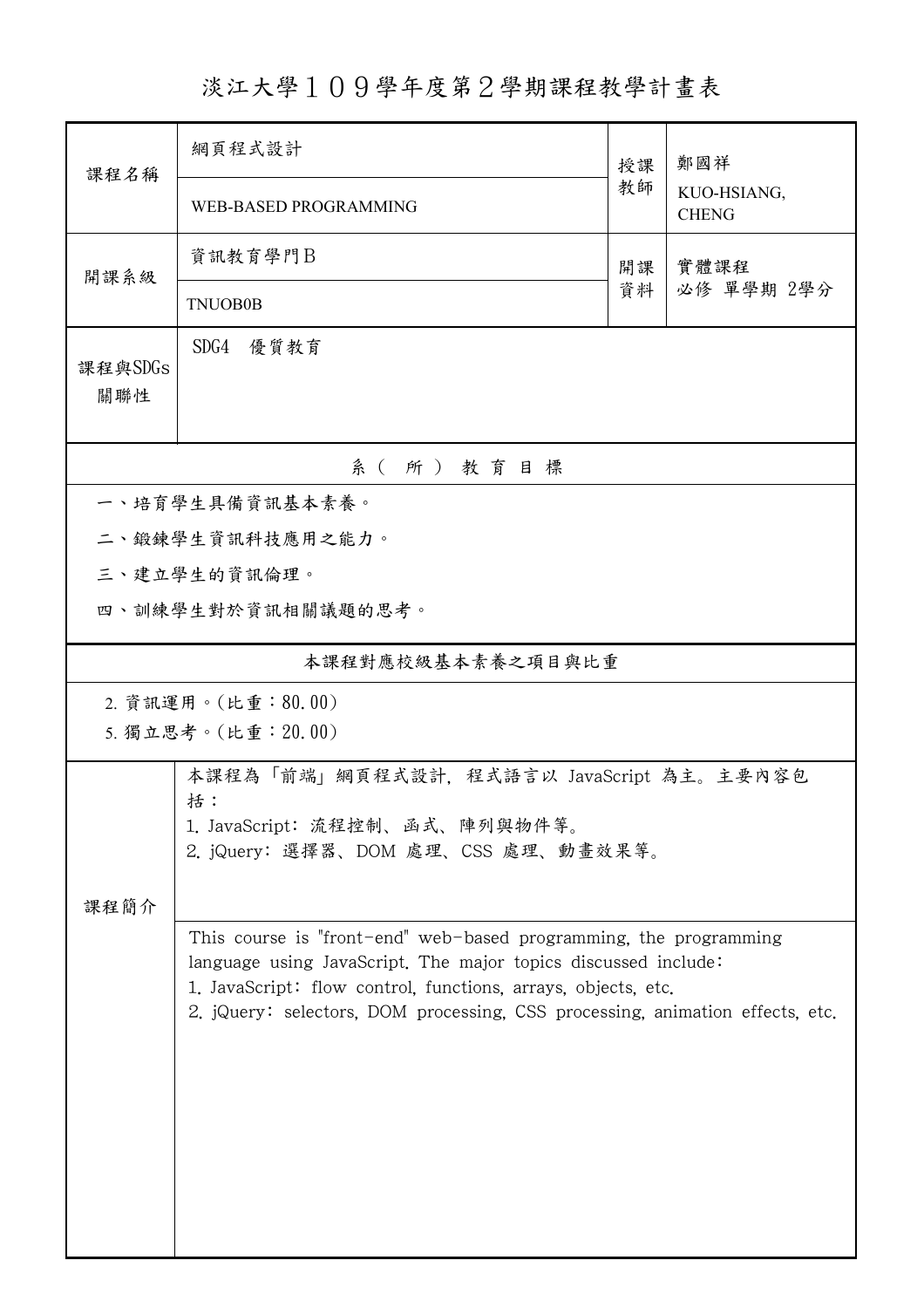## 本課程教學目標與認知、情意、技能目標之對應

將課程教學目標分別對應「認知(Cognitive)」、「情意(Affective)」與「技能(Psychomotor)」 的各目標類型。

一、認知(Cognitive):著重在該科目的事實、概念、程序、後設認知等各類知識之學習。

二、情意(Affective):著重在該科目的興趣、倫理、態度、信念、價值觀等之學習。

三、技能(Psychomotor):著重在該科目的肢體動作或技術操作之學習。

| 序<br>號         | 教學目標(中文)                   |                  |            | 教學目標(英文)                                                  |                                            |  |  |  |
|----------------|----------------------------|------------------|------------|-----------------------------------------------------------|--------------------------------------------|--|--|--|
| $\mathbf{1}$   | 了解 JavaScipt 的基本語法與應用      |                  |            | Understand the basics of JavaScript with<br>applications. |                                            |  |  |  |
| $\overline{2}$ | 了解 jQuery 的基本語法與應用         |                  |            | Understand the basics of jQuery with applications.        |                                            |  |  |  |
|                |                            |                  |            | 教學目標之目標類型、核心能力、基本素養教學方法與評量方式                              |                                            |  |  |  |
| 序號             | 目標類型                       | 院、系(所)<br>核心能力   | 校級<br>基本素養 | 教學方法                                                      | 評量方式                                       |  |  |  |
| $\mathbf{1}$   | 認知                         |                  | 25         | 講述、討論、實作                                                  | 測驗、作業、討論(含<br>課堂、線上)、實<br>作、報告(含口頭、書<br>面) |  |  |  |
| 2              | 認知                         |                  | 25         | 講述、討論、實作                                                  | 測驗、作業、討論(含<br>課堂、線上)、實<br>作、報告(含口頭、書<br>面) |  |  |  |
|                | 授課進度表                      |                  |            |                                                           |                                            |  |  |  |
| 週次             | 日期起訖                       |                  |            | 內 容 (Subject/Topics)                                      | 備註                                         |  |  |  |
|                | $110/02/22$ ~<br>110/02/28 | 網頁程式設計簡介         |            |                                                           |                                            |  |  |  |
| $\mathcal{P}$  | $110/03/01$ ~<br>110/03/07 | JavaScript 基礎 I  |            |                                                           |                                            |  |  |  |
|                | $110/03/08$ ~<br>110/03/14 | JavaScript 基礎 II |            |                                                           |                                            |  |  |  |
| 4              | $110/03/15$ ~<br>110/03/21 | JavaScript 流程控制  |            |                                                           |                                            |  |  |  |
| 5              | $110/03/22$ ~<br>110/03/28 | JavaScript 陣列與物件 |            |                                                           |                                            |  |  |  |
| 6              | $110/03/29$ ~<br>110/04/04 | JavaScript 函式    |            |                                                           |                                            |  |  |  |
|                | $110/04/05$ ~<br>110/04/11 | JavaScript DOM   |            |                                                           |                                            |  |  |  |
| 8              | $110/04/12$ ~<br>110/04/18 | JavaScript BOM   |            |                                                           |                                            |  |  |  |
| 9              | $110/04/19$ ~<br>110/04/25 | JavaScript 事件處理  |            |                                                           |                                            |  |  |  |
| 10             | $110/04/26$ ~<br>110/05/02 | 期中考試週            |            |                                                           |                                            |  |  |  |